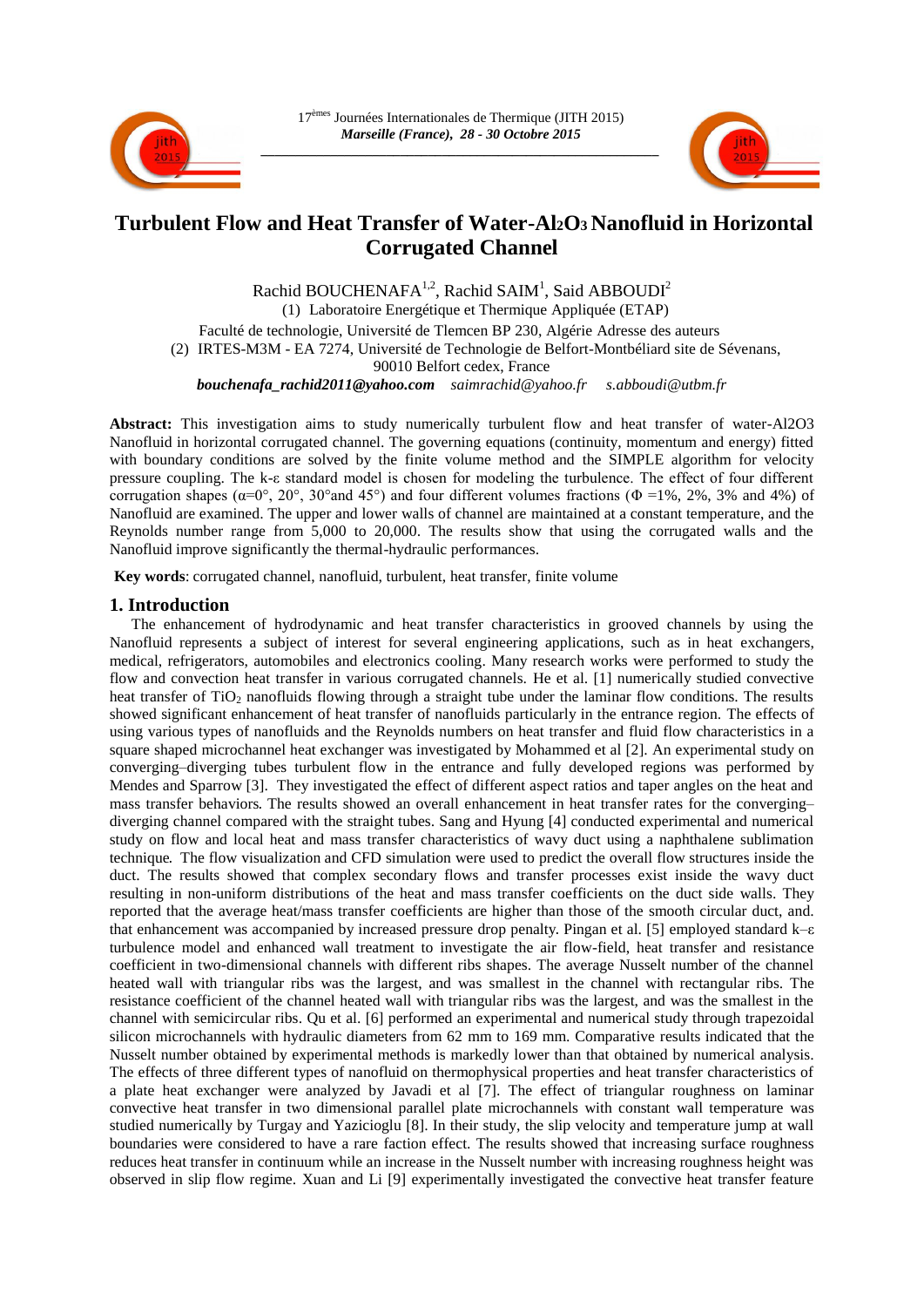and flow performance of copper–water nanofluid in a tube. It was found that the suspended nanoparticles remarkably improve heat transfer performance of the base fluid. Compared to water at the same value of Reynolds number, the Nusselt number in the nanofluid case was increased by more than 39% for nanofluid containing 2.0% volume fraction of copper nanoparticles. Santra et al. [10] numerically studied the heat transfer behavior of copper–water nanofluid in a two dimensional horizontal duct. The governing equations for laminar flow were discretized using finite volume approach and solved iteratively using the SIMPLER algorithm. It was observed that the rate of heat transfer increases with the increase in the flow rate and Nanoparticle volume fraction. Abed et al. [11] presented a numerical study of the heat transfer and flow characteristics in corrugated with V-shape lower plate using nanofluids. The computations are performed uniform heat flux over a range of Reynolds number (Re) 8000–20,000. They found that these V-shaped wavy channels have advantages by using nanofluids and thus serve as promising candidates for incorporation into efficient heat transfer devices. Akbarinia and Laur [12] numerically investigated the effect of nanoparticle on laminar mixed convection heat transfer in a circular curved tube with a nanofluid consisting of water and  $Al_2O_3$ -water Nanofluid (1%). It was found that increasing the diameter of the nanoparticle decreases the Nusselt number and secondary flow, while the axial velocity augments. The laminar forced convection of Cu-water nanofluid in a partially heated microchannel was investigated by Raisi et al. [13]. The effects of both slip and no-slip boundary conditions on the flow field and heat transfer were considered in their study. It was observed that the solid volume fraction as well as slip velocity coefficient has been great effects on heat transfer rate especially at high Reynolds numbers.

The main objective of the present numerical study is to examine the effect of four triangular different corrugation shapes ( $\alpha=0^{\circ}$ ,  $20^{\circ}$ ,  $30^{\circ}$  and  $45^{\circ}$ ), and four different volumes fractions ( $\Phi =1\%$ ,  $2\%$ ,  $3\%$  and  $4\%$ ) on the thermal and hydraulic performances of  $Al_2O_3$  Nanofluid in horizontal channel.

# **2. Problem definition and mathematical model**

### **2.1 Geometry of the problem**

The geometry studied is shown in Figure 1. It consists of a horizontal channel with length L, height H, and provided with a triangular cavities. The inlet and the outlet of the channel are extended by  $L_i$  and  $L_0$  respectively. The pitch P between two successive cavities is kept constant. Each cavity has a length w and height e, the inclination  $\alpha$  takes four values. The geometrical parameters are summarized in Table 1.



Figure 1: Schematic diagram of the channel

|  | Table 1 Geometrical parameters |  |
|--|--------------------------------|--|
|--|--------------------------------|--|

|      |      | $-0$ | п    |      | W    | e    | α   |
|------|------|------|------|------|------|------|-----|
| (mm) | (mm) | (mm) | (mm) | (mm) | (mm) | (mm) | (0) |
|      |      |      |      |      |      |      | v   |
|      |      |      |      |      |      |      | 20  |
| 110  | 200  | 30   | 10   | 24   | ∼    |      | 30  |
|      |      |      |      |      |      |      | 45  |

## **2.2 Governing equations:**

The phenomenon under consideration is governed by the steady two-dimensional form of the continuity, the averaged incompressible Navier–Stokes equations and energy equation. In the Cartesian tensor system, these equations can be written as [14]:

*2.2.1Continuity equation:*

$$
\frac{\partial}{\partial x_i}(\rho u_i) = 0\tag{1}
$$

*2.2.2Momentum equation:*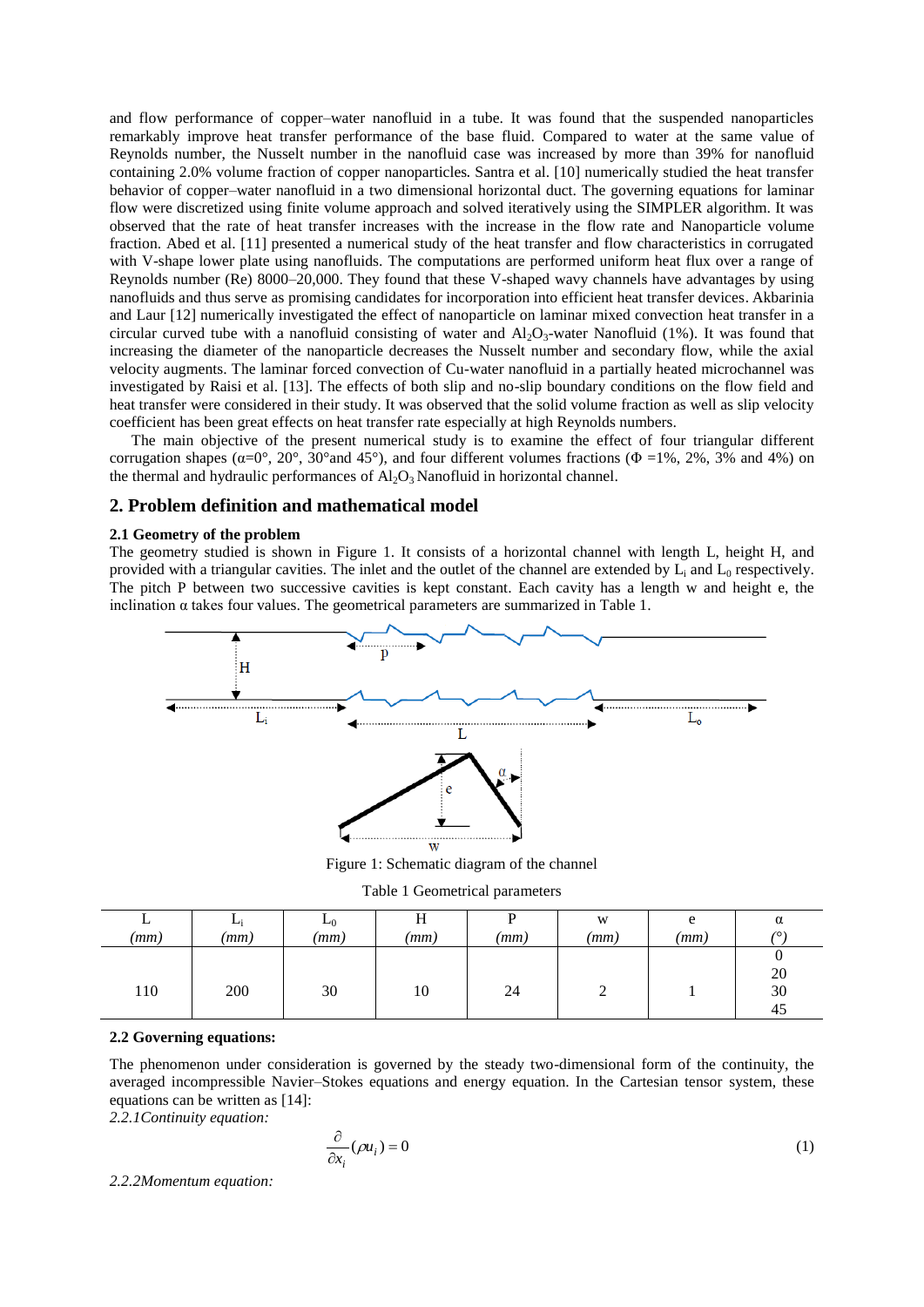$$
\frac{\partial(\rho u_i u_j)}{\partial x_i} = -\frac{\partial P}{\partial x_i} + \frac{\partial}{\partial x_j} \left[ \mu \left( \frac{\partial u_i}{\partial x_j} + \frac{\partial u_j}{\partial x_i} \right) \right] + \frac{\partial}{\partial x_j} \left( -\rho \overline{u'_i u'_j} \right) \tag{2}
$$

*2.2.3 Energy equation*:

$$
\frac{\partial}{\partial x_i}(\rho u_i T) = \frac{\partial}{\partial x_j} \left( (\Gamma + \Gamma_t) \frac{\partial T}{\partial x_j} \right)
$$
\n(3)

Where  $\Gamma$  and  $\Gamma_t$  are molecular thermal diffusivity and turbulent thermal diffusivity, respectively and are given by:

$$
\Gamma = \frac{\mu}{\rho_r} \quad \text{And} \quad \Gamma_t = \frac{\mu_t}{\rho_{r_t}} \tag{4}
$$

Reynolds stresses  $(-\rho u^{\dagger}_{i} u^{\dagger}_{j})$  in Eq. (2) is modelled by equation (5).

$$
-\rho \overline{u_i^* u_j^*} = \mu_i \left( \frac{\partial u_i}{\partial x_j} + \frac{\partial u_j}{\partial x_i} \right)
$$
 (5)

The turbulent viscosity term  $\mu_t$  is to be computed from an appropriate turbulence model. The expression for the turbulent viscosity is given as:

$$
\mu_t = \rho C_\mu \frac{k^2}{\varepsilon} \tag{6}
$$

The modeled equation of the turbulent kinetic energy (k) is written as:

$$
\frac{\partial}{\partial x_i}(\rho k u_i) = \frac{\partial}{\partial x_j} \left[ \left( \mu_t + \frac{\mu_t}{\sigma_t} \right) \frac{\partial k}{\partial x_j} \right] + G_k - \rho \varepsilon \tag{7}
$$

Similarly the turbulence dissipation rate ε is given by the following equation:

$$
\frac{\partial}{\partial x_i}(\rho \varepsilon u_i) = \frac{\partial}{\partial x_j} \left[ \left( \mu + \frac{\mu_t}{\sigma_k} \right) \frac{\partial \varepsilon}{\partial x_j} \right] + C_1 \frac{\varepsilon}{k} G_k - C_{2\varepsilon} \rho \frac{\varepsilon^2}{k}
$$
(8)

Where  $G_k$  is the rate of generation of the TKE while  $\rho \varepsilon$  is its destruction rate.  $G_k$  is written as:

$$
G_k = -\rho \overline{u'_i u'_j} \frac{\partial u_j}{\partial x_i} \tag{9}
$$

The empirical constants for the turbulence model are arrived by comprehensive data fitting for a wide range of turbulent flow:

$$
C_{\mu}
$$
=0.09,  $C_{\epsilon 1}$ =1.47,  $C_{\epsilon 2}$ =1.92,  $\sigma_{\kappa}$ =1.0,  $\sigma_{\epsilon}$ =1.3

#### **2.3 Boundary conditions**:

The boundary conditions of this study are presented in Figure 2. The upper and lower corrugated walls of the channel are maintained at a constant temperature  $T_w$ , and the extended walls are adiabatic. At the inlet, the fluid enters the channel with a uniform velocity and uniform temperature. At the outlet, the flow may safely be assumed as fully-developed, which implies negligible stream wise gradients of all variables.



Figure 2**:** Boundary conditions.

### **2.4 Thermophysical properties of fluid and nanofluids [15]:**

The thermophysical properties of nanofluids used in this study were obtained using the following equations: The density of Nanofluid  $\rho_{\rm nf}$  obtained from the following equation:

$$
\rho_{nf} = (1 - \phi)\rho_f + \phi\rho_{np} \tag{11}
$$

Where  $\rho_f$  and  $\rho_{np}$  are the mass densities of the base fluid and the solid nanoparticles, respectively.

The effective heat capacity at constant pressure of Nanofluid can be calculated from the following equation

$$
(\rho C_p)_{nf} = (1 - \phi)(\rho C_p)_f + \phi(\rho C_p)_{np}
$$
\n(12)

Where ( $pC_p$ )<sub>f</sub> and ( $pC_p$ )<sub>np</sub> are heat capacities of the base fluid and the solid nanoparticles, respectively. The effective thermal conductivity can be obtained by using the following mean empirical correlation: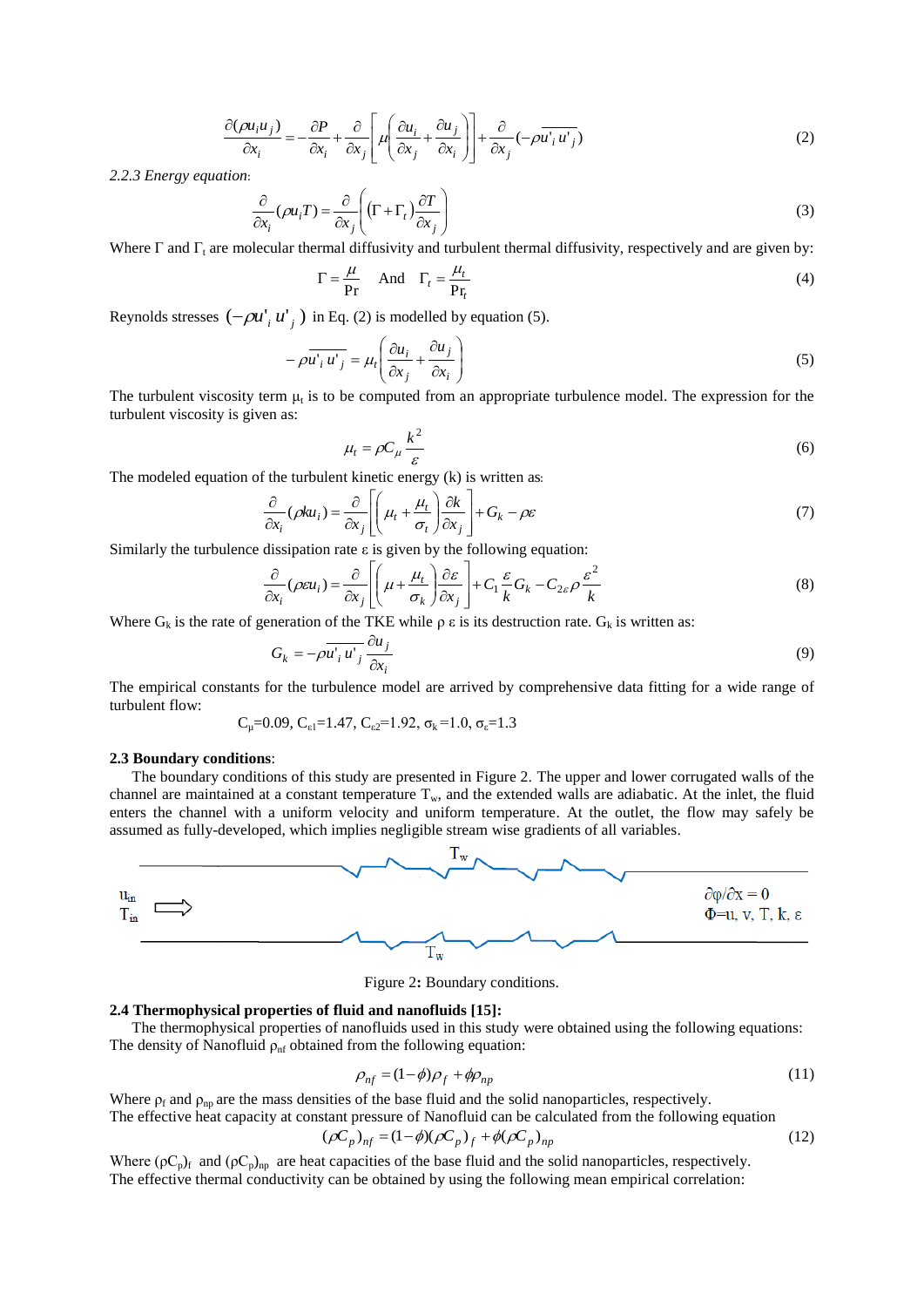$$
k_{\text{eff}} = k_{\text{static}} + k_{\text{Brownian}} \tag{13}
$$

$$
k_{static} = k_f \left[ \frac{(k_{np} + 2k_f) - 2\phi(k_f - k_{np})}{(k_{np} + 2k_f) + \phi(k_f + k_{np})} \right]
$$
(14)

$$
k_{Brownian} = 5*10^4 \beta \phi \rho_f C p_f \sqrt{\frac{KT}{2\rho_{np} R_{np}}} f(T, \phi)
$$
\n(15)

Where K is the Boltzmann constant,  $K = 1.3807*10^{-23}$  J/K The values of β for different particles are listed in Table 2

|  | Table 2 Curve-fit relations proposed by Vajjha and Das [16] |  |  |  |
|--|-------------------------------------------------------------|--|--|--|
|--|-------------------------------------------------------------|--|--|--|

| particles |                              | Concentration (%)       | Temperature $(K)$ |
|-----------|------------------------------|-------------------------|-------------------|
| $Al_2O_3$ | $8.4407(100 \Phi) - 1.07304$ | $1\% \le \Phi \le 10\%$ | 298 < T < 363     |
|           |                              |                         |                   |

$$
f(T, \phi) = (2.8217 * 10^{-2} \phi + 3.917 * 10^{-3}) \left(\frac{T}{T_0}\right)
$$
  
+  $(-3.0669 * 10^{-2} \phi - 3.391123 * 10^{-23})$  (16)

For  $1\% \leq \Phi \leq 4\%$  and  $300K < T < 325K$ 

The effective viscosity can be obtained by using the following mean empirical correlation:

$$
\mu_{\text{eff}} = \mu_f * \frac{1}{(1 - 34.87 (dp/df)^{-0.3} * \phi 10^{-3})}
$$
(17. a)

$$
df = \left[\frac{6M}{N\pi\rho_{f0}}\right]^{1/3} \tag{17.b}
$$

The thermophysical properties of nanoparticle and base fluid are mentioned in Table 2.

| Thermophysical<br>properties | $Al_2O_3$                | water |
|------------------------------|--------------------------|-------|
| $\rho$ (kg/m <sup>3</sup> )  | 3600                     | 996.5 |
| $Cp$ (J/kg K)                | 765                      | 4181  |
| $k$ (W/m K)                  | 36                       | 0.613 |
| $\mu$ (Ns/m2)                | $\overline{\phantom{0}}$ | 1E-03 |

The Reynolds number, the Nusselt number, and the friction factor are given by the following relations:

$$
\text{Re} = \frac{\rho u_{in} D_h}{\mu} \tag{18}
$$

$$
Nu = \frac{hD_h}{k} \tag{19}
$$

$$
f = 2\Delta P \frac{D_h}{\rho L u_{in}^2} \tag{20}
$$

# **3. Results and discussion**

## **3.1 Grid independence and code validation:**

To check for the independence of the results from the number of grid points used, a serial of test simulation in the computational domain corresponds to the velocity inlet equal to  $0.753 \text{ m/s}$  (Re=15.000). A uniform quadratic mesh, with a refinement near the upper and lower walls, is used for all simulations in this study due the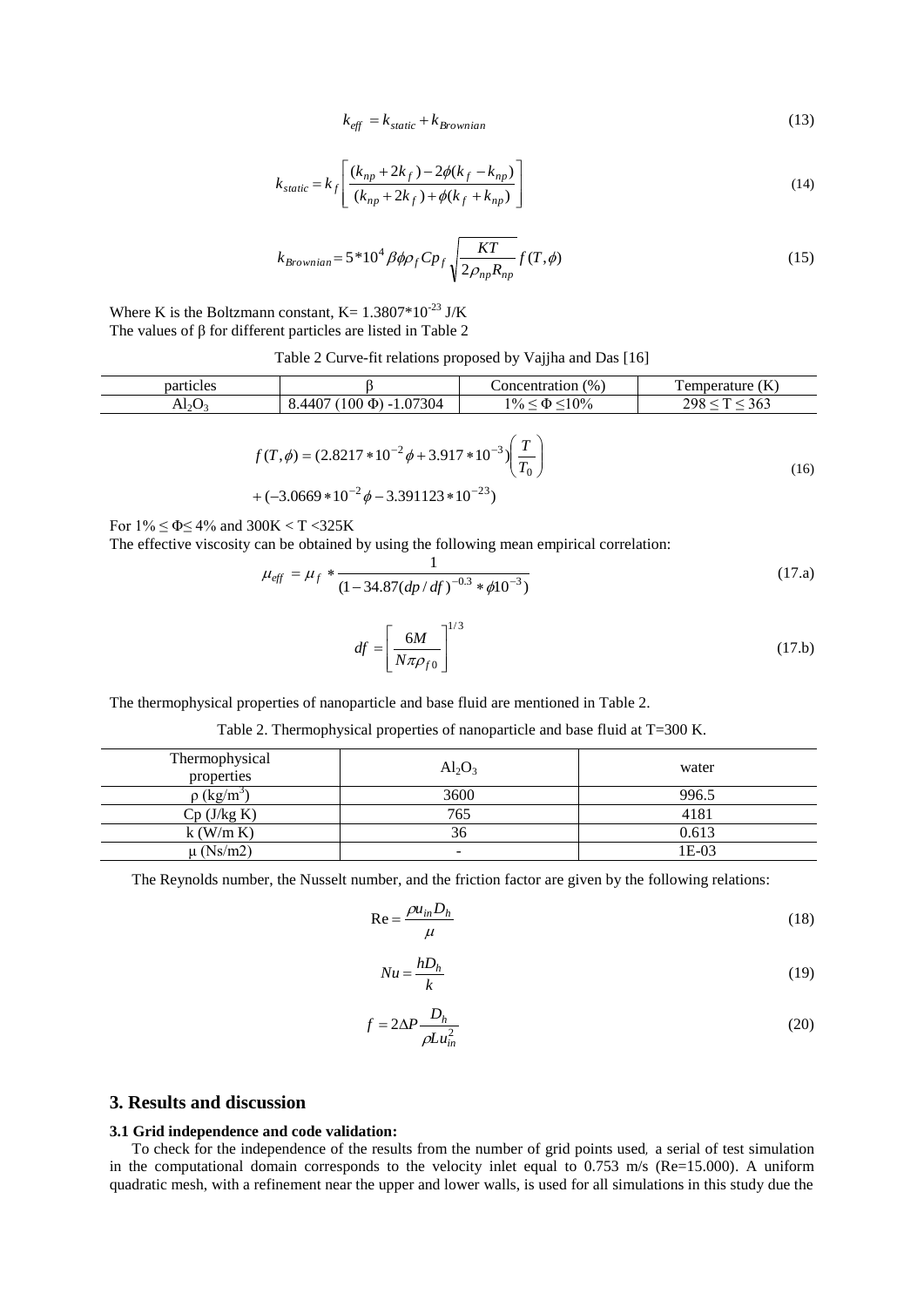uniform geometries. The grid independence test is conducted by assuming different grid distributions of 79.576, 88.276 and 104485. As shown in figure 3, the axial velocity profiles at the position x=0.2 m present a small variation which is considered a criterion for grid independence.

To verify the computational model and the method adopted in current numerical simulation, the numerical study was validated with experimental and numerical results obtained by Eiamsa [17]. Figure 4 presents the variation of average Nusselt number with Reynolds number. It is clear that the results are exhibited good agreement which allowed us to study the problem numerically.



Figure 4 Comparison of our results in terms of average Nusselt number with those of experimental

## **3.3 Effect of the angle α**

The impact of the angle  $\alpha$  on the flow structure is presented in Figure 5 where the inlet velocity correspond a Reynolds number Re=10.000, and the concentration of nanoparticle is  $\Phi = 2$  %. The first and the second triangular corrugations are choosen to present the velocity contours. As seen from the figure, a vortex (recirculation zones) is generated behind the first corrugation. In the in the channel center, the axial velocity increases by increasing the inclination α.

Figure 5 velocity contours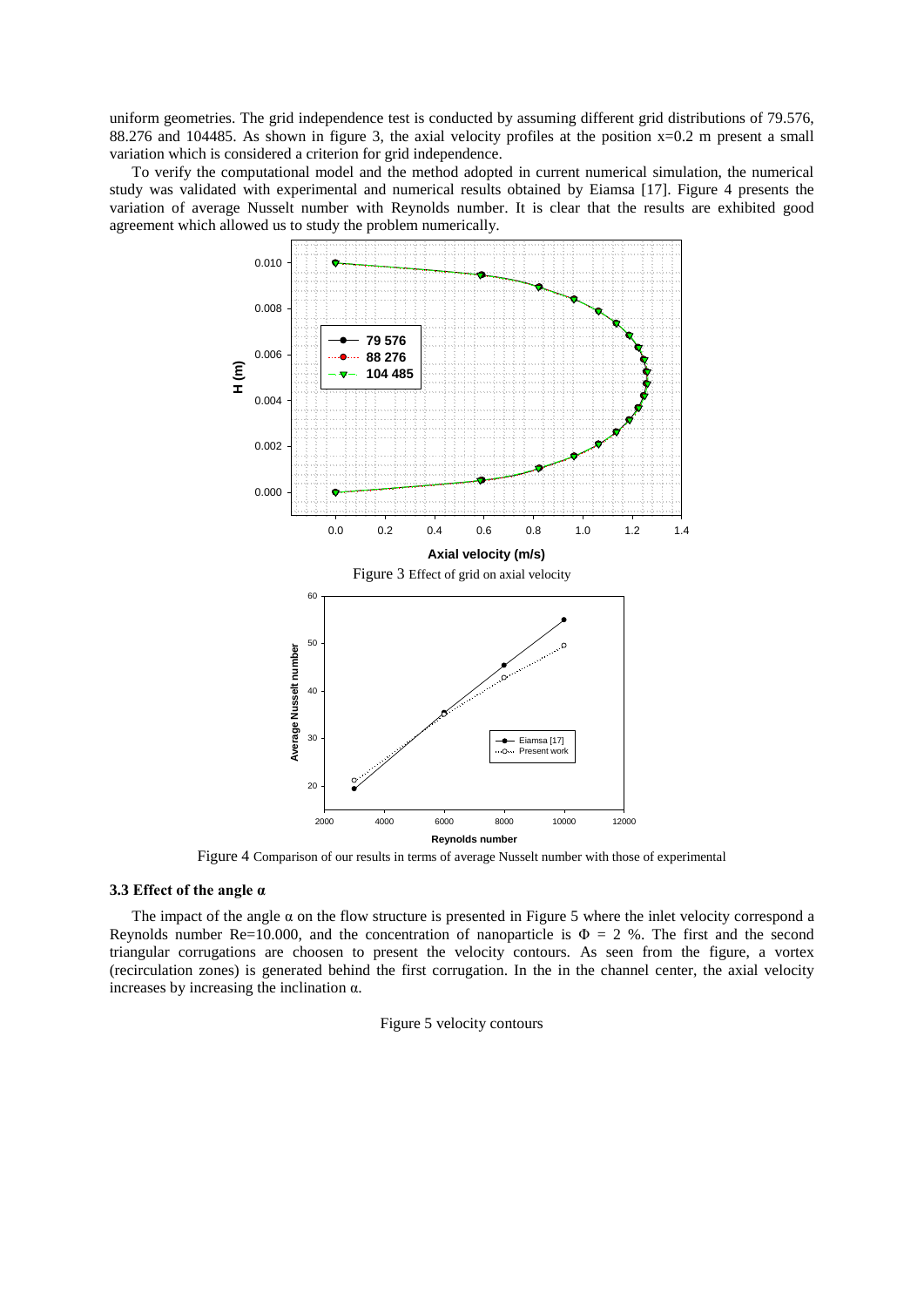

Figure 6 Average Nusselt number, a)  $\Phi$ =0%, b)  $\Phi$ =3%



Figure 7 Pressure drop, a)  $\Phi$ =0%, b)  $\Phi$ =3%

The figures 6(a) and 6(b) present the average Nusselt number as function of Reynolds number for two concentration nanoparticles 0% and 3% respectively. It is clear that the average Nusselt number increases by increasing the angle  $\alpha$  and the Reynolds number. For both cases, the triangular shape with  $\alpha=45^\circ$  have the highest value of average Nusselt number compared with the other cases. This growth in Nusselt number can be explained by the strong turbulence intensity of the presence of the corrugation leading to rapid mixing between the nanofluid and the walls of channel.

The pressure drop as function of Reynolds number for four angles and for pure water  $(\Phi=0\%)$  and volume fraction  $\Phi$ =3% is presented on figures 7 (a) and 7 (b) respectively. For the both cases, the pressure drop increases by increasing Reynolds number and the inclination α. As shown in figures, the use of nanofluid causes more pressure drop and this due to the increase in viscosity.

#### **3.4 Effect of volume fraction**

In this investigation, the nanoparticle volume fraction range of 1% to 4%. Figures 8 (a) and 8 (b) show the effect of nanoparticle volume fraction as function of Reynolds number for two cases  $\alpha=0^{\circ}$  and  $\alpha=45^{\circ}$ respectively. By increasing the Reynolds number, the average Nusselt number increases and this can be explained by the increase of the movements of nanoparticles which increase the energy rates in the fluid. By increasing the volume fraction of the nanofluid, the thermal conductivity of the water increases and therefore the heat transfer enhanced.

Figures 9 (a) and 9 (b) present the pressure drop as function of Reynolds number for all volume fraction (1% to 4%) and for two inclinations  $\alpha = 0^{\circ}$  and  $\alpha = 45^{\circ}$  respectively. It is clear that the pressure drop increases by increasing Reynolds number for pure water and nanofluids. The pressure drop increases also with volume fraction increasing due to increasing in density and viscosity. For height Reynolds number, the rate of pressure drop is more important compared with low Reynolds number.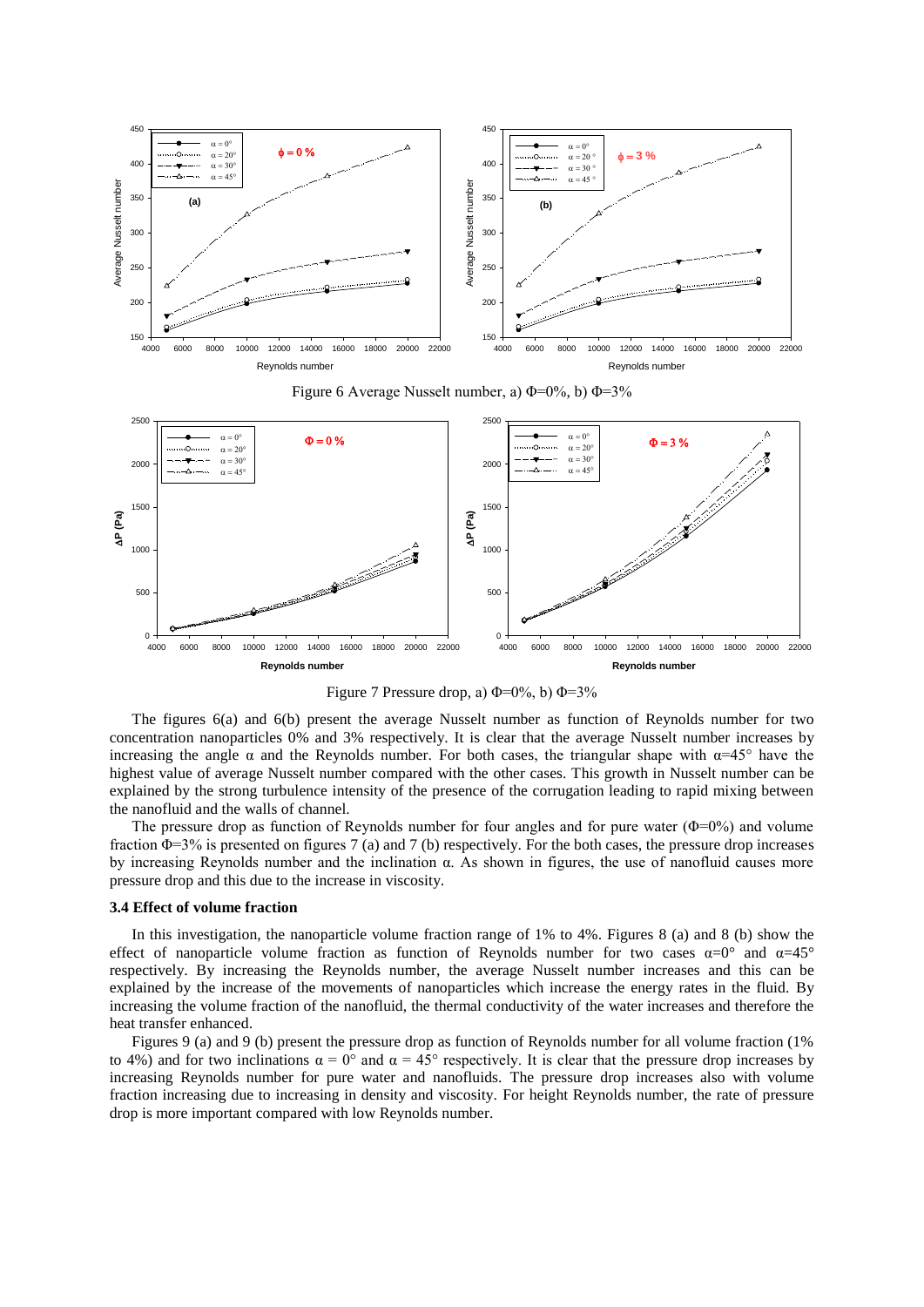

# **Conclusion**

The fluid flow and heat transfer characteristics of  $Al_2O_3$  nanofluid in triangular corrugated channel was investigated numerically. The governing equations were solved utilizing finite volume method with the SIMPLE algorithm. The effect of nanofluid volume fraction and the corrugation of the upper and lower walls were investigated as function of Reynolds number. The results show that heat transfer increases by increasing the nanofluid volume fraction and the inclination of triangular cavities. The enhancement of heat transfer accompanied with an increase in pressure drop.

## **Nomenclature**

| Symbol      |                                                     |                                            | Name, <i>unit</i> |            |                               | Greek symbols                         |
|-------------|-----------------------------------------------------|--------------------------------------------|-------------------|------------|-------------------------------|---------------------------------------|
| <b>Cp</b>   |                                                     | specific heat at constant pressure, J/kg.K |                   |            | $\alpha$                      | inclination, degree                   |
| Dh          |                                                     | hydraulic diameter, m                      |                   |            | β                             | modeling function                     |
| dp          |                                                     | diameter of nanofluid particles, nm        |                   |            | μ                             | dynamic viscosity of the fluid, Pa s  |
| e           | height of triangular corrugation, m                 |                                            |                   | $\rho$     | density of the fluid, $kg/m3$ |                                       |
| F           | friction factor                                     |                                            |                   |            | Φ                             | volume fraction, %                    |
| H           |                                                     | channel height, m                          |                   |            | ε                             | dissipation kinetic energy, $m^2/s^3$ |
| h           | convective heat transfer coefficient, $W/m^2$       |                                            |                   |            |                               |                                       |
|             | K                                                   |                                            |                   |            |                               |                                       |
| $\mathbf k$ |                                                     | thermal conductivity of the fluid, W/m·K   |                   |            |                               | Indices                               |
| L           |                                                     | length of channel, m                       |                   |            |                               | inlet                                 |
| M           | molecular weight of base fluid                      |                                            |                   |            | $\Omega$                      | outlet                                |
| N           | Avogadro number = $6.022x10+23$ , mol <sup>-1</sup> |                                            |                   |            | f                             | fluid                                 |
| Nu          |                                                     | Nusselt number                             |                   |            | p                             | particle                              |
| $\Delta P$  | pressure, Pa                                        |                                            |                   |            | nf                            | nanofluid                             |
| Pr          |                                                     | Prandtl number                             |                   |            | np                            | nanoparticle                          |
| P           | pitch                                               | between                                    | two               | successive |                               | turbulent                             |